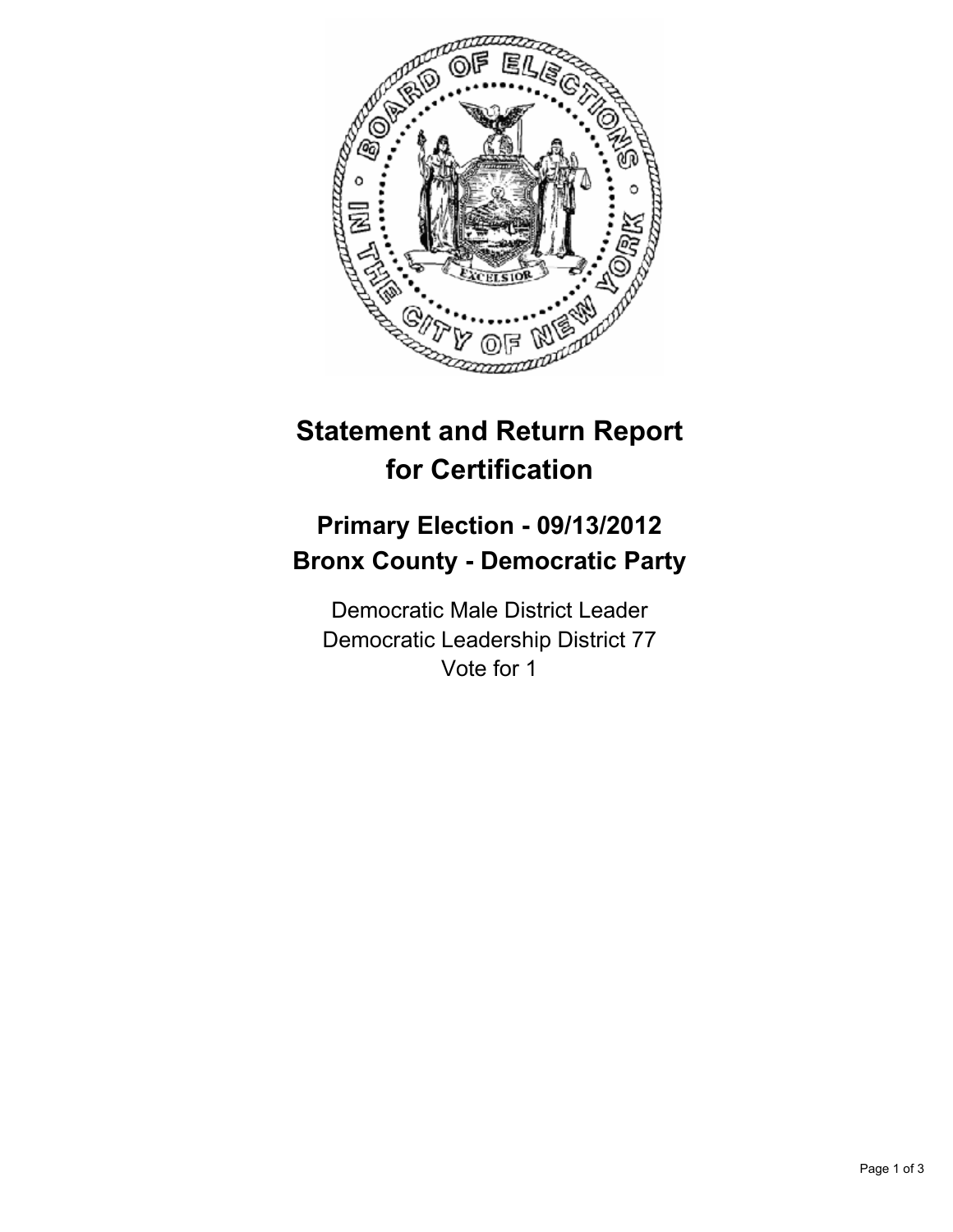

## **Assembly District 77**

| <b>PUBLIC COUNTER</b>                                    | 3,241       |
|----------------------------------------------------------|-------------|
| <b>EMERGENCY</b>                                         | 0           |
| ABSENTEE/MILITARY                                        | 159         |
| <b>FEDERAL</b>                                           | 0           |
| SPECIAL PRESIDENTIAL                                     | $\mathbf 0$ |
| <b>AFFIDAVIT</b>                                         | 157         |
| <b>Total Ballots</b>                                     | 3,557       |
| Less - Inapplicable Federal/Special Presidential Ballots | 0           |
| <b>Total Applicable Ballots</b>                          | 3,557       |
| <b>MARK ESCOFFERY-BEY</b>                                | 1,133       |
| <b>BENNY CATALA</b>                                      | 1,716       |
| UNATTRIBUTABLE WRITE-IN (WRITE-IN)                       | 5           |
| <b>Total Votes</b>                                       | 2,854       |
| Unrecorded                                               | 703         |